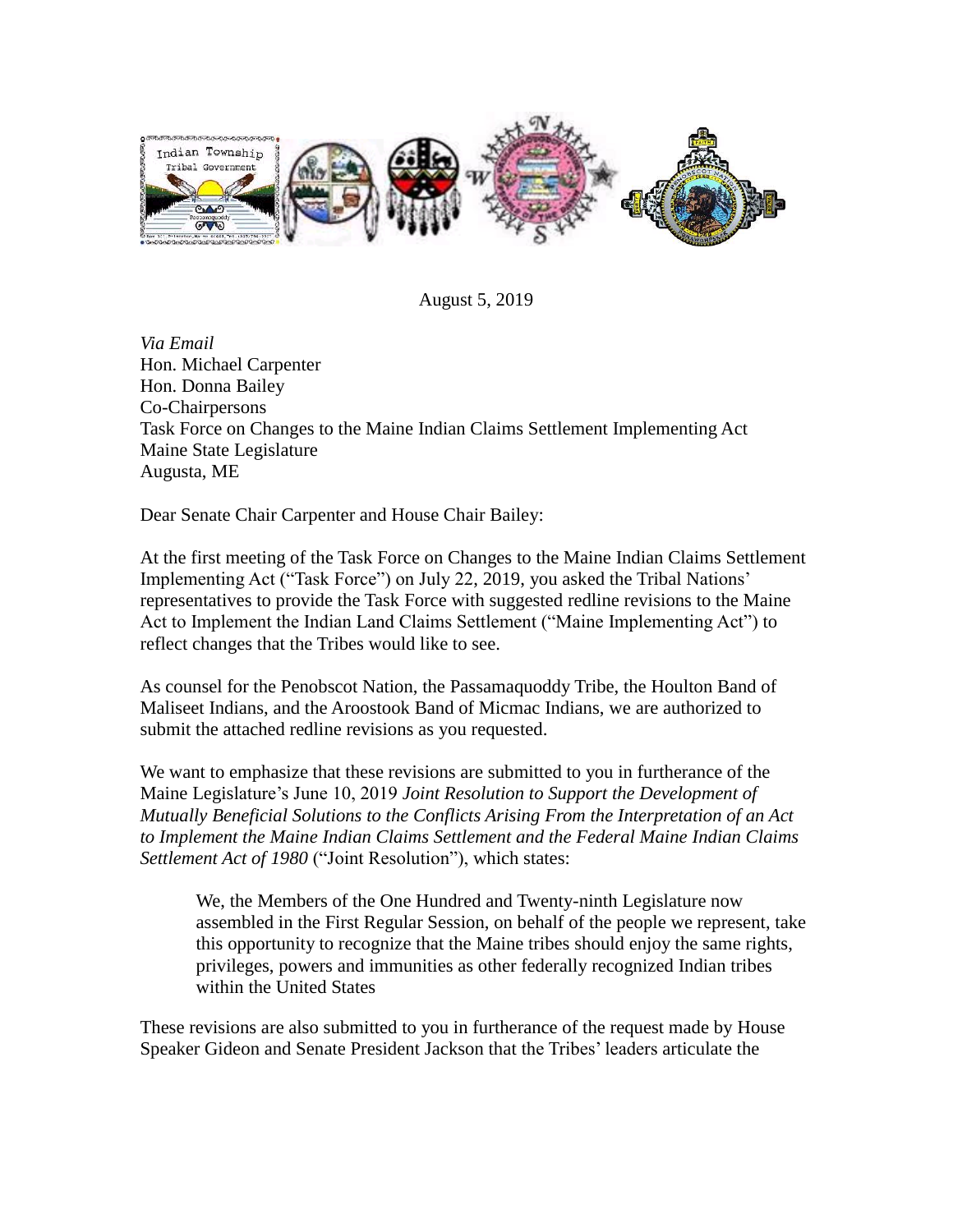Re: Task Force to Amend Maine Implementing Act August 5, 2019 Page 2

goals that should drive the Task Force. After significant deliberations, by letter dated May 9, 2019, the Tribal leaders wrote to Speaker Gideon and President Jackson as follows:

[F]or this process to work there must be a commitment to accomplish the following as to all Tribes:

1. Amendments to section 6204 of the MIA and section 7203 of the MSA (and other sections of the Acts as necessary) to establish that the laws of the State shall not apply to the Tribes or their respective lands, except as agreed by the State and the Tribes or as provided by federal law;

2. Amendments to sections 6206 and 6206-A of the MIA and section 7205 of the MSA (and other sections of the Acts as necessary) to confirm that the Tribes shall exercise and enjoy the same rights, powers, privileges, and immunities as other federally-recognized Indian tribes, except as agreed by the State and the Tribes; and

3. Amendments to section 6206 and 6206-A of the MIA and section 7205 of the MSA (and other sections of the Acts as necessary) to confirm that Acts of Congress intended to benefit federally-recognized Indian tribes in general apply to the Tribes and their lands, except as agreed by the State and the Tribes.

The Tribal leaders have devoted considerable time and effort to preparing the attached proposed revisions consistent with both the Joint Resolution and their May 9, 2019 letter. We are delighted to provide them to you for discussion on August 9, 2019.

What follows is a summary of the revisions with some discussion of the rationale.

\* \* \*

As Chairperson Carpenter requested, and as the Tribal leadership agrees, the starting point for these revisions is confirmation that land claims issues are fully put to rest. As he further suggested, these revisions are designed to accomplish the above-referenced mutual goals of the Tribes and the Legislature to restore the self-governing, sovereign authority of the Tribes for the betterment of all persons in their communities.

The revisions accomplish these goals by:

- Confirming transfers of land that occurred prior to October 1980 to ensure that no claims for lands may be brought by the Tribes.
- Deleting the imposition of State law upon Tribes and their lands, contrary to wellestablished principles of tribal sovereignty under the United States Constitution and the decisions of the Supreme Court.
- Deleting provisions that granted Maine the authority to take trust lands from the tribes, contrary to the prohibition of such takings as a matter of federal law.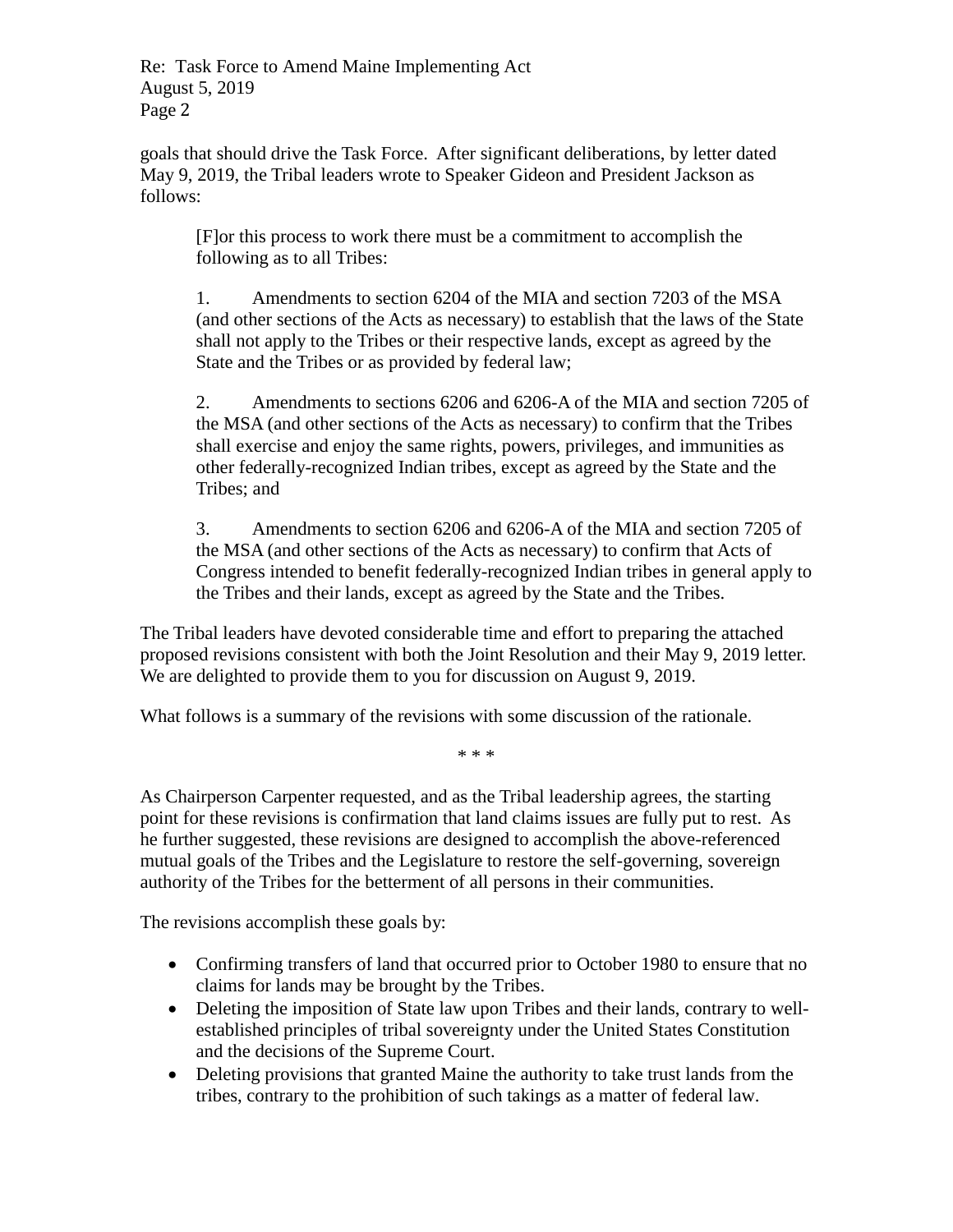Re: Task Force to Amend Maine Implementing Act August 5, 2019 Page 3

- Deleting provisions that restricted the *civil* jurisdiction of the tribal governments and courts and granted *civil* jurisdiction over the Tribes' lands to the State, contrary to well-established principles of federal Indian law designed to protect tribal self-government. (Under those principles, there may be instances where it is justifiable for the State to exercise civil jurisdiction over non-Indians on tribal lands, but the extreme provisions that currently exist in the Maine Implementing Act discourage investment and economic development on the Tribes' lands.)
- Deleting the provisions that restricted the *criminal* jurisdiction of the tribal governments and courts and granted a greater level of *criminal* jurisdiction to the state government on tribally-owned lands. (The safety of people located on tribally-owned lands has been significantly compromised due the existing provisions in the Maine Implementing Act. Tribal law enforcement and courts are regularly challenged as to their jurisdiction to arrest and prosecute. Additionally, the tribal governments are unable to access federal funds to support tribal courts, and are unable to benefit from the assignment of federal law enforcement officers, such as Special Assistant United States Attorneys who can help adequately prosecute those who commit crimes on tribally-owned lands. The existing provisions of the Maine Implementing Act have incentivized non-Indians to come onto tribal lands for purposes of violating state and federal law. We are open to discussions with the Task Force about the nature and extent of State criminal jurisdiction over tribally-owned lands, but the existing provisions of the Maine Implementing Act need to be modernized. Additionally, to the extent that the State does continue to exercise criminal jurisdiction over tribally-owned lands, provisions ensuring accountability and coordination with the tribal governments need to be included. The safety of people should be the priority.)
- Adding provisions authorizing the cross deputization of State and Tribal law enforcement officers to better protect all citizens of Maine.
- Adding provisions authorizing the State, county and local governments to enter into cooperative or mutual aid agreements with the tribal governments so that there is better coordination between the governments and more effective delivery of services and use of resources.
- Deleting provisions that restated what is already well-established as a matter of federal Indian law: that the tribal governments have inherent sovereign authority to regulate fish and wildlife resources within their tribal lands.
- Adding provisions to confirm that that federal laws and regulations enacted for the general benefit of federally-recognized tribal governments also apply to the Maine tribes and tribal lands.
- Revising taxation provisions to eliminate the grant of state tax authority over the Tribes, their members, and tribal lands inconsistent with well-established principles of federal Indian law.
- Adding provisions regarding consultation between the State and tribal governments on matters that affect tribal interests that are consistent with the federal government's consultation with tribal governments, and with the United Nations Declaration on the Rights of Indigenous People, which was endorsed in 2008 by the 123rd Maine State Legislature during a special session.